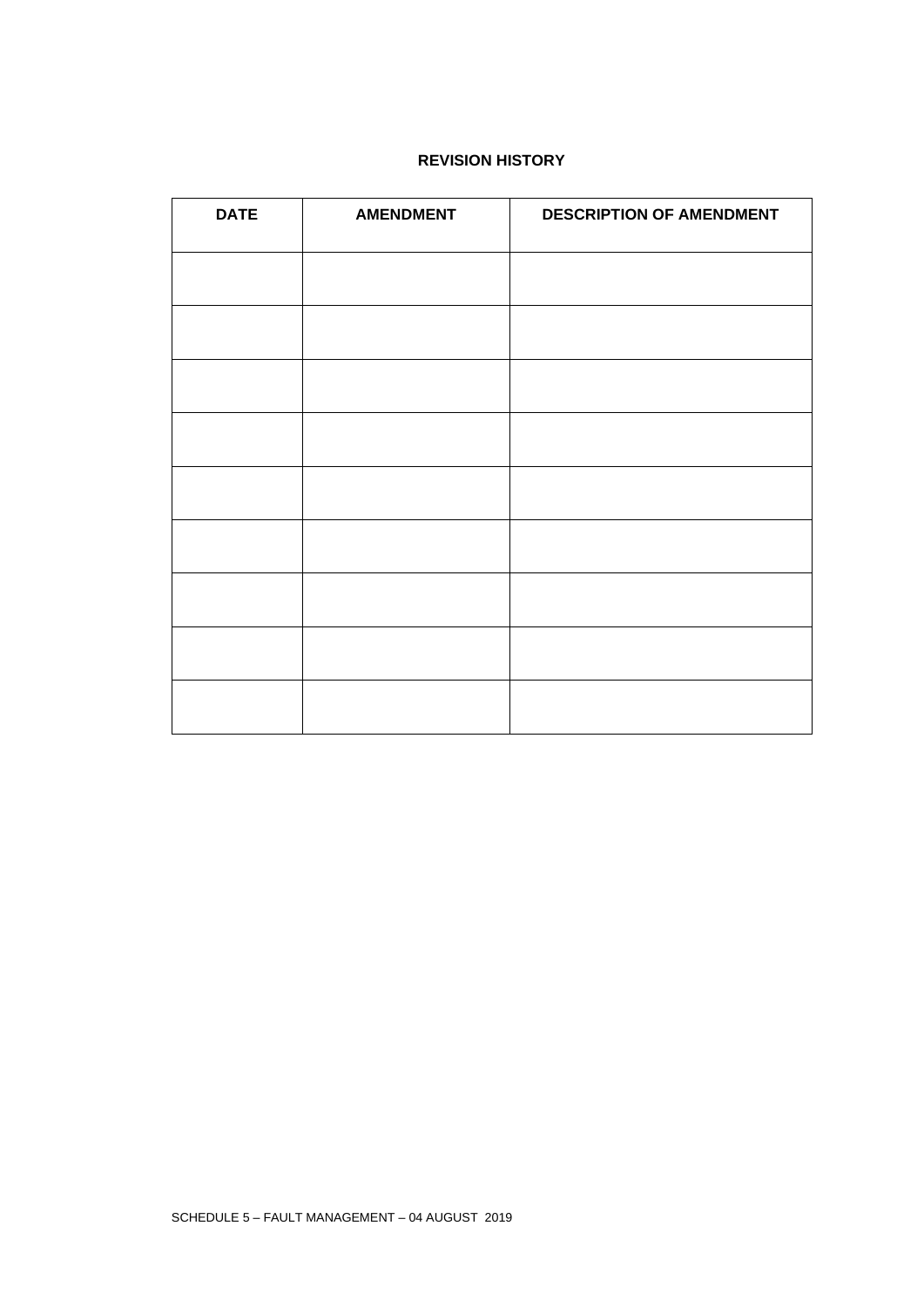#### **SCHEDULE 6 – FAULT MANAGEMENT**

#### **1 FAULT MANAGEMENT**

The fault management process adopted by both parties shall ensure the prompt restoration of agreed quality of service.

## **2 FAULT CLASSIFICATION**

2.1 Faults (**Faults**) arising in segments of a Network will be defined and classified as follows:

### (a) **Carrier System Fault**

A Fault resulting in the total loss of ability by either party to transmit Calls between the two Networks due to transmission faults on the 2.048 Mbit/s Interconnect Links or an entire Network.

### (b) **Network Fault**

A Fault located within the Batelco Network (**Batelco Network Fault**) or within the Licensed Operator Network ( **Licensed Operator Network Fault**). Network Faults include Faults within the signalling networks.

2.2 Faults will be addressed depending on individual circumstances, with Service Affecting Faults having a higher priority:

#### (a) **Service Affecting (SA)**

Faults that result in a noticeable deterioration in the quality of service:

- (i) Carrier System Faults for which the Fault reporting party can demonstrate a total loss of ability by either party to transmit calls between Networks due to transmission faults within the Network; or
- (ii) Network Faults for which there is a Critical Link Failure or Major Link Failure or Route Failure and for which the Fault reporting party can demonstrate: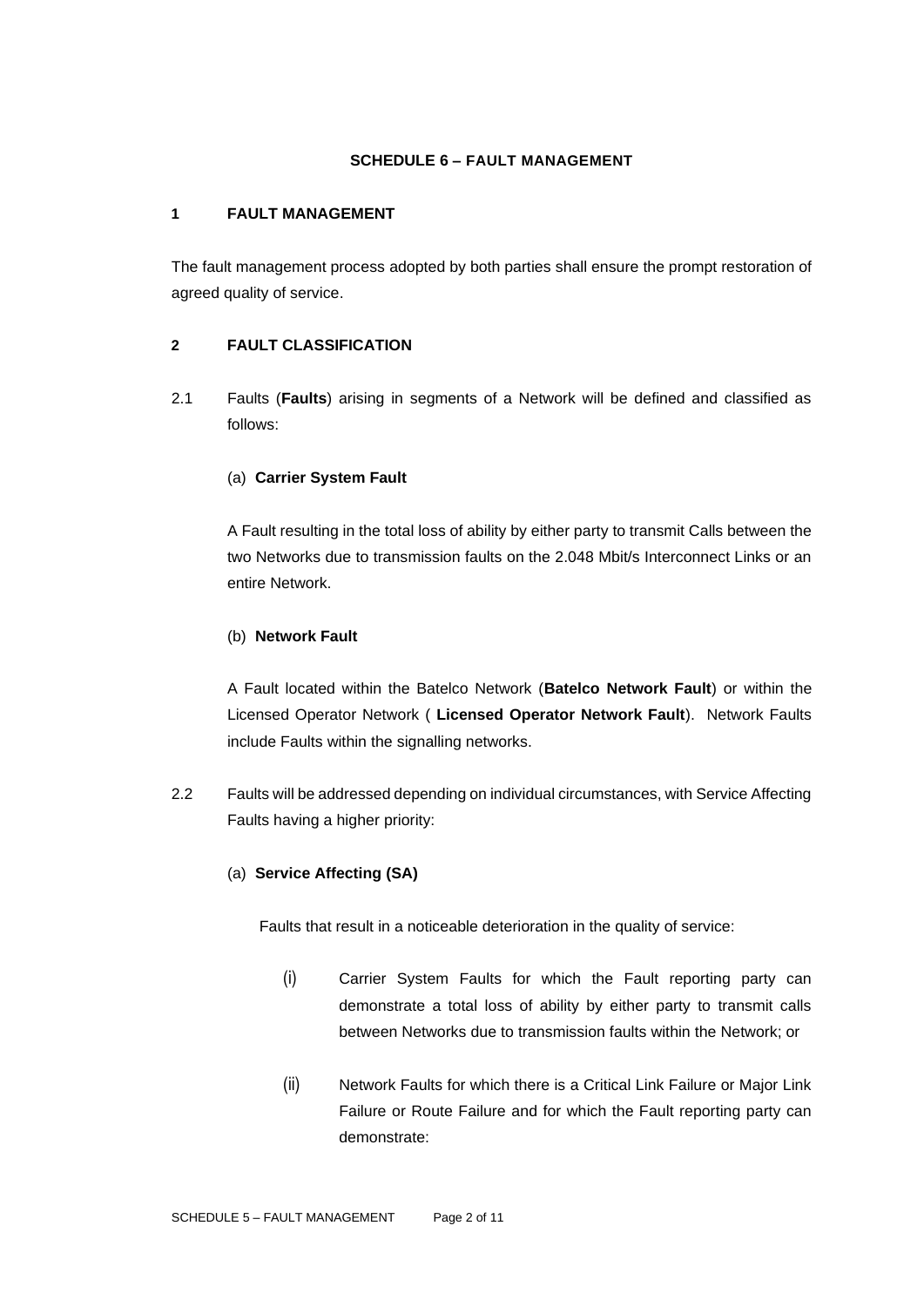- (A) severely restricted ability by either party to convey Calls between the two Networks ;
- (B) total loss of, or severely restricted access to one or more of the number ranges which reside on either party's Network ;
- (C) total loss of, or severely restricted access to one or more of the number ranges which reside on a Third Party Telecom Provider's Network, where the Calls are transited via either party's Network; or
- (D) a loss of service deemed as 'business critical' by either party.
- (b) Non Service Affecting (NSA)

A Fault which is not Service Affecting.

2.3 Critical Link Failure, Major Link Failure, Minor Link Failure, Critical Route Failure, Major Route Failure and Minor Route Failure are defined as follows:

| Fault type                    | Classification                                                                  |  |
|-------------------------------|---------------------------------------------------------------------------------|--|
| <b>Critical Link Failure</b>  | 75% or more of total signalling capacity is unavailable                         |  |
| Major Link Failure            | 50% to < 75% of total signalling capacity is unavailable                        |  |
| <b>Minor Link Failure</b>     | 25% to < 50% of total signalling capacity is unavailable                        |  |
| <b>Critical Route Failure</b> | 50% or more of total capacity of the route is unavailable to<br>carry traffic.  |  |
| Major Route Failure           | 25% to < 50% of total capacity of the route is unavailable to<br>carry traffic  |  |
| Minor Route Failure           | Less than 25% of total capacity of the route is unavailable<br>to carry traffic |  |

#### **3 FAULT CONTROL CENTRES AND FAULT ASSIGNMENT**

3.1 Each party is required to provide a Fault Control Centre (**FCC**) for Fault reporting and Fault management. Each party's FCC must operate 24-hours per day, 7 days per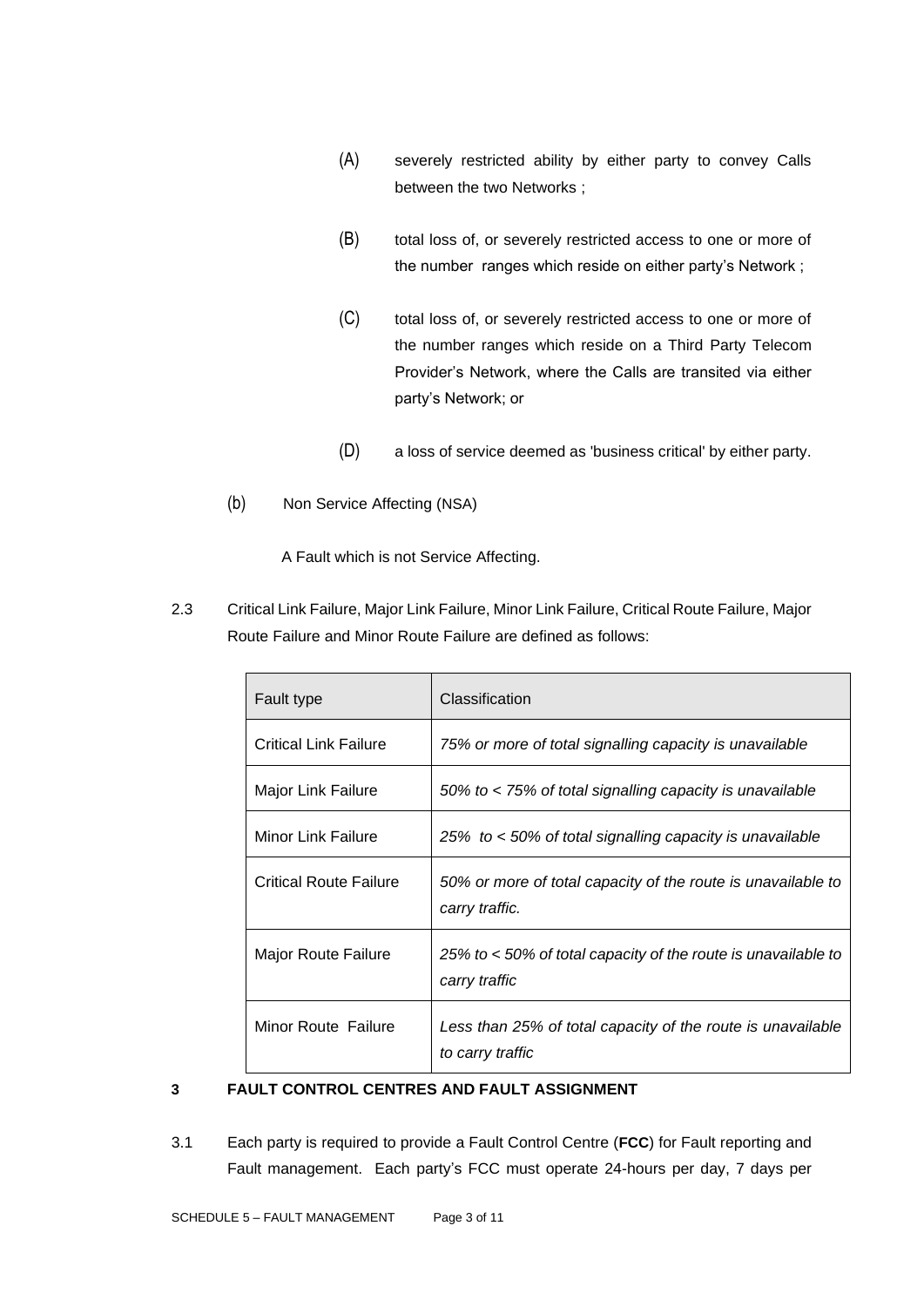week and all days in each year. Each party's FCC must have a specified contact number which a party must provide in writing to the other party.

- 3.2 Either party can report a Fault. Each FCC must maintain a unique set of FCC Log Numbers. When one party FCC reports a Fault to the other, the FCCs will exchange FCC Log Numbers.
- 3.3 Both parties FCCs will exchange sufficient information to allow for efficient Fault resolution of all affected Services. A standard Fault Management Form will be used by both FCCs to report and receive Faults. (Appendix 1)
- 3.4 Each reported Fault will be investigated by the reporting party to ensure that the Fault exists and the reporting party will attempt to establish the location of the Fault.
- 3.5 Once the Fault is reported, the parties will decide who will take responsibility for the Fault. The party who takes responsibility for the Fault shall be called the **Fault Owner**  and the other party shall be called the **Other Affected party**. Where no agreement over ownership can be reached, the Fault Owner will be the party who was informed of the Fault.
- 3.6 **Internally Detected Faults** are Faults that a party believes to exist within its own network. Once detected, the party will inform the other party about any related Service Affecting Faults. This also applies to known Service Affecting Faults in a connected Third Party Telecom Provider's Network.

#### **4 FAULT RESTORATION**

- 4.1 If, during Fault restoration, it is established that the Fault is in the Network of the Other Affected party, then the roles will be reversed, i.e. the Fault Owner will become the Other Affected party and vice versa.
- 4.2 A Fault is classified as cleared when the Fault Owner informs the Other Affected party that the Fault has been rectified and the Other Affected party has verified this.
- 4.3 The **Response Time** is the period in which:
	- (a) the parties agree ownership of the Fault i.e. the Fault Owner and Other Affected party are determined;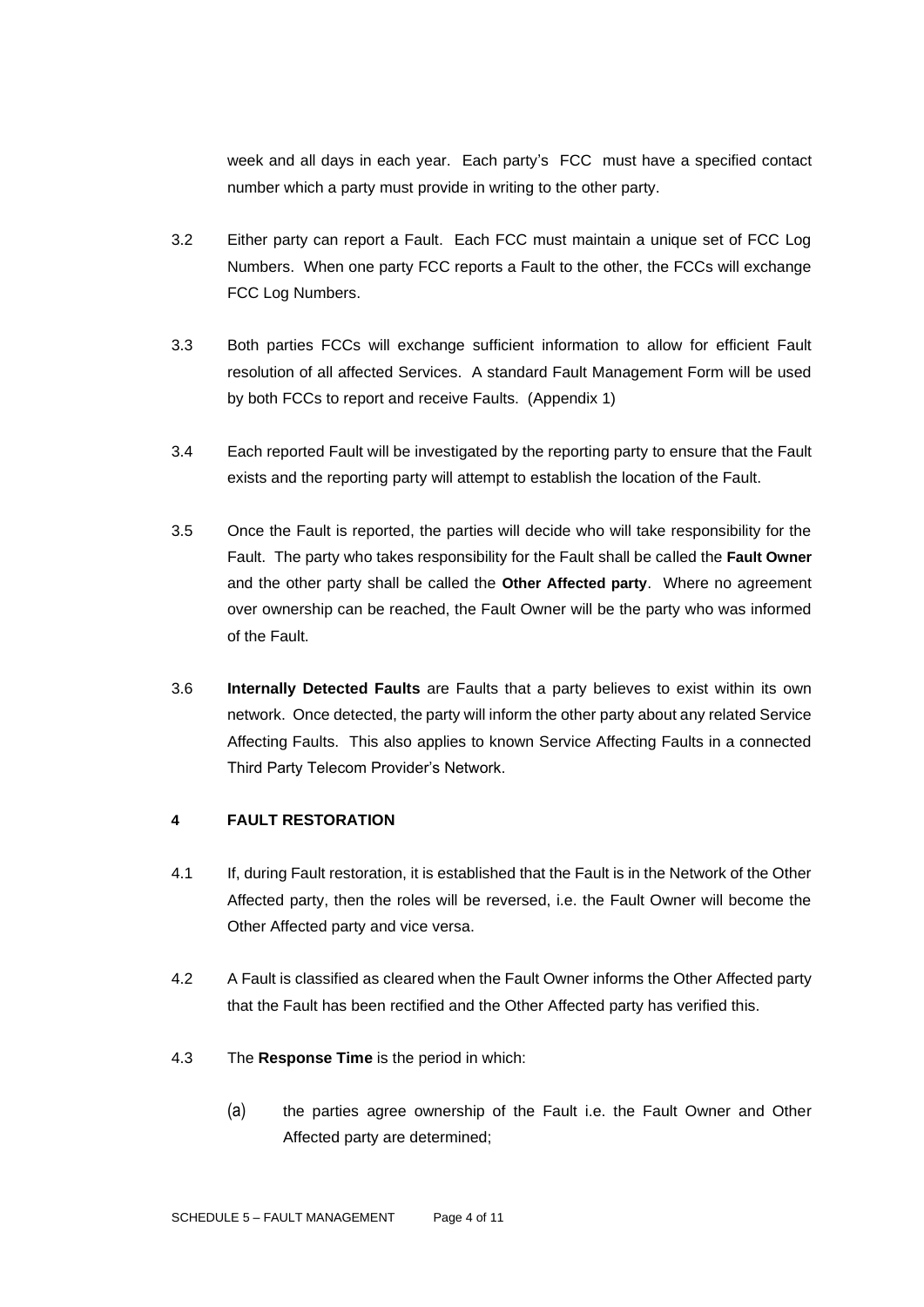- (b) Fault priority is determined; whether the Fault is Service Affecting or Non Service Affecting. If there is no agreement, then by default the Fault is classified as Service Affecting; and
- (c) the Fault Owner determines the expected Restoration Time.
- 4.4 The Restoration Time is the period in which:
	- (a) the Fault Owner clears the Fault; and
	- (b) the Fault Owner informs the Other Affected party of progress and when the Fault is cleared.
- 4.5 The **Verification Time** is the period in which the Other Affected party reports their acceptance or rejection of the Fault clearance to the Fault Owner.
- 4.6 Disrupted services may be restored promptly on a temporary basis, to be followed by permanent fault resolution at a later date. This form of restoration shall only be used when the temporary restoration costs are considered by the Fault Owner to be reasonable.
- 4.7 The FCCs will manage information relating to all outstanding Faults, including status data. This information will be made available to either party at agreed intervals or as required.
- 4.8 Both parties' field staff may liaise directly to resolve a current Fault as deemed necessary. However, all information must be communicated to the respective FCCs to ensure the maintenance of Fault records and the taking of appropriate action.

#### **5 RE-CLASSIFICATIONS, SUSPENSIONS AND ESCALATION**

5.1 At any time during the resolution of a Fault, the Other Affected party may, with sufficient documented justification, request the change in status of the Fault from NSA to SA at which point the Restoration Time will need to be reviewed. Similarly, the Fault Owner may also request a change in status of a Fault from SA to NSA with the required documented justification.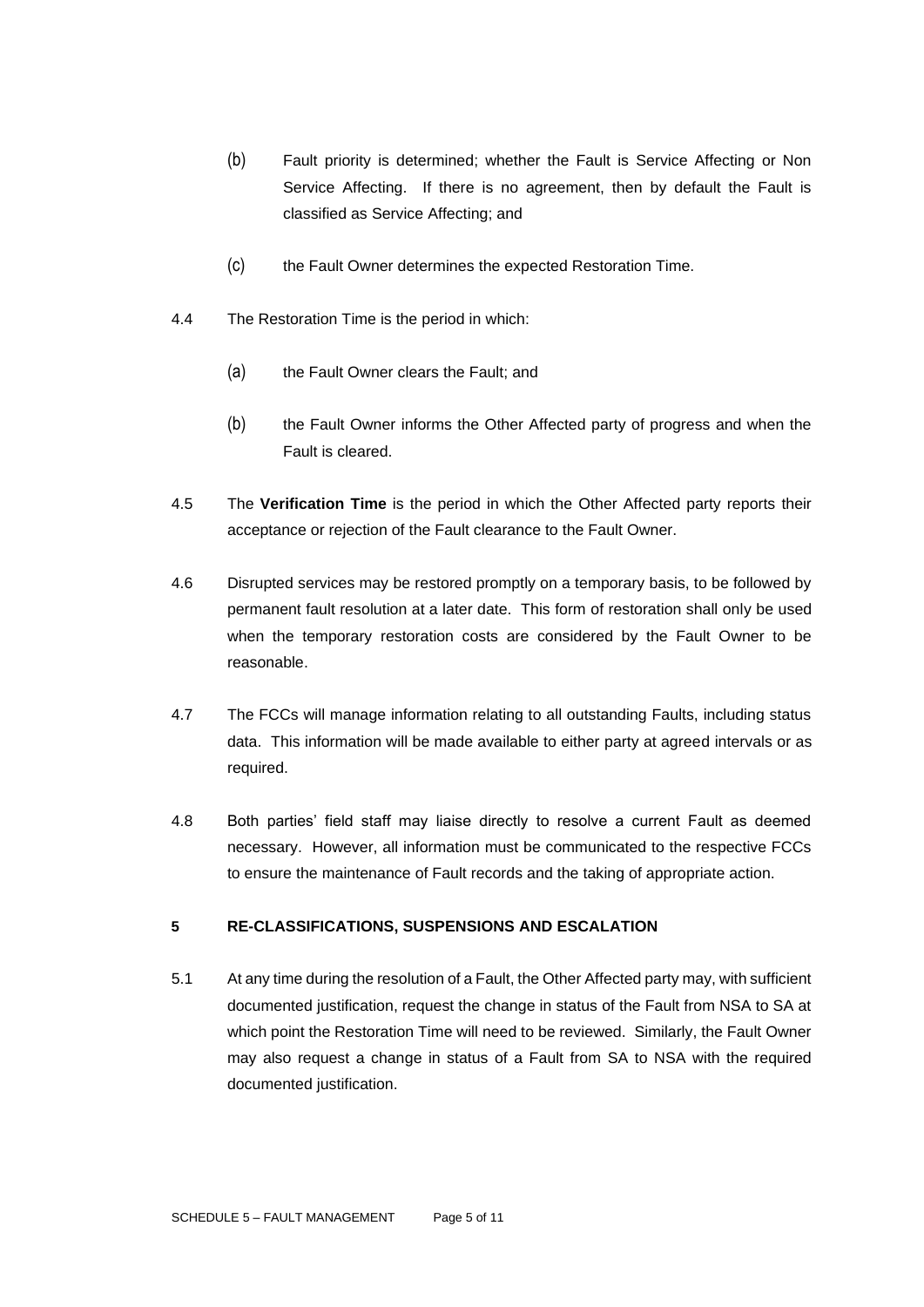- 5.2 If for any reason the resolution of a Fault is impeded, due to the Other Affected party, the Fault Owner may, with proper documented justification, suspend the measurement of the Restoration Time.
- 5.3 Fault escalation can be instigated when:
	- (a) the Other Affected party is concerned about the speed of restoration; or
	- (b) the Fault Owner has insufficient co-operation from the Other Affected party.
- 5.4 Initiation of the escalation process shall be done through the parties' FCCs. The FCCs will be responsible for co-ordinating the entire escalation process and maintaining the escalation records.
- 5.5 Initiation of the escalation process is done by phone, fax or other agreed media. Documented records must be kept of the entire process.
- 5.6 Every effort shall be made by both parties to reach agreement at each escalation level before proceeding to the next level.
- 5.7 The parties can agree on set escalation deadlines for specific circumstances.

#### **6 PLANNED AND EMERGENCY MAINTENANCE**

- 6.1 Planned maintenance encompasses:
	- work that affects, or has the potential to affect the Network or its underlying 2.048 Mbit/s Interconnect Links or their quality of service;
	- work that affects, or has the potential to affect the quality of service provided to End Users; or
	- work that affects, or has the potential to affect the quality of service provided by the other party's Network.
- 6.2 The party planning to carry out planned maintenance activity (**Maintenance party**) should provide at least ten Working Days notice to the other party.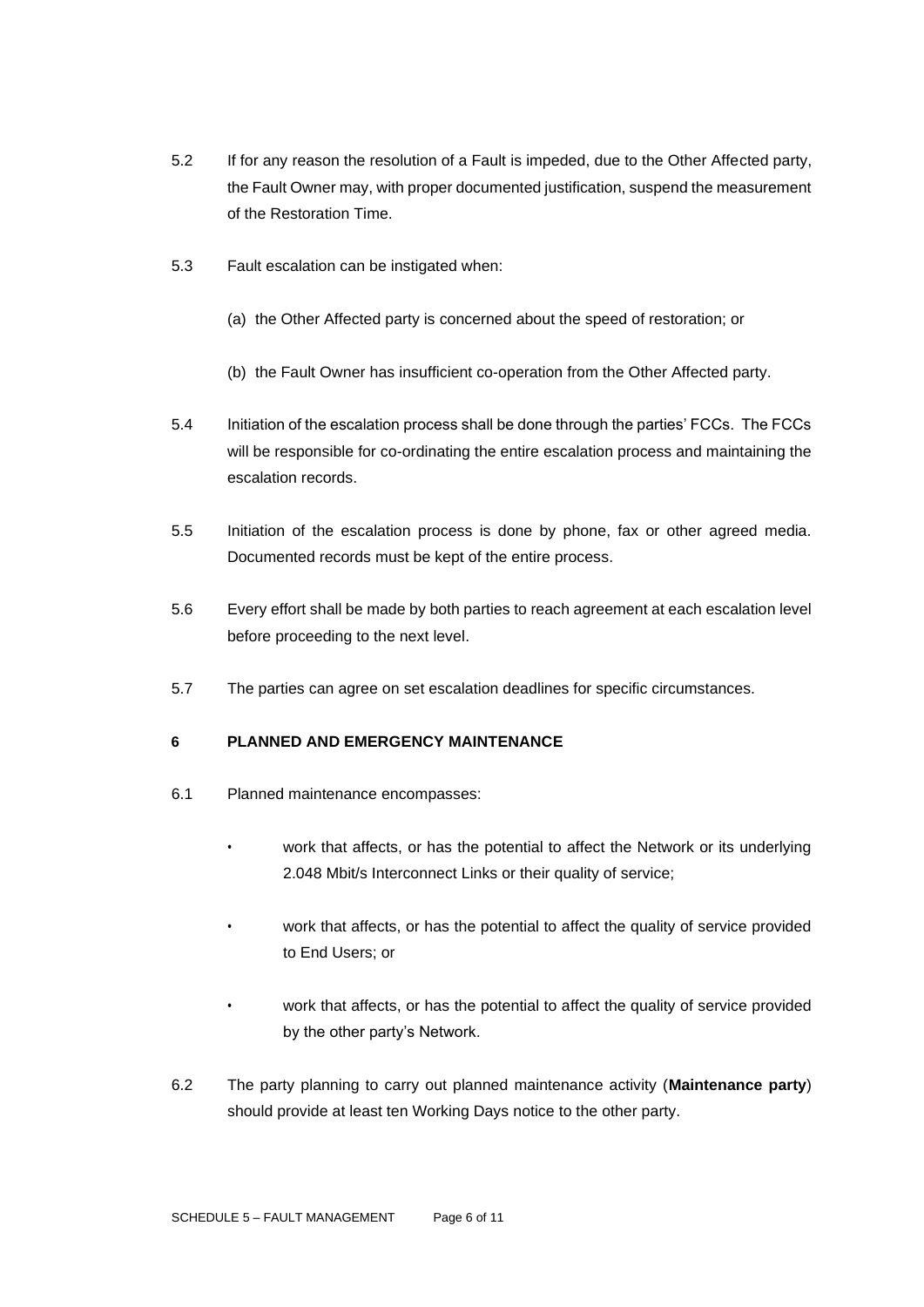- 6.3 If the other party determines that the planned maintenance has the potential to adversely affect its services, then it should contact the Maintenance party within 5 Working Days of the first notice.
- 6.4 Both parties must be in possession of the final schedule at least three Working Days before the commencement of planned maintenance. If an agreement cannot be reached within this time frame, then the escalation procedure (as described above) should be followed.
- 6.5 Emergency maintenance is a type of maintenance work that needs to be carried out immediately due to the impact or potential impact to services. If this work affects, or has the potential to affect the other party's services, then, as much advance notice will be given as the situation permits.

### **7 DEFINITIONS**

**Batelco Network Fault** has the meaning given in paragraph 2.1.

**Critical Link Failure** has the meaning given in paragraph 2.3.

**Critical Route Failure** has the meaning given in paragraph 2.3.

**Fault** means a fault defined and classified in paragraph 2.1.

**Fault Control Centre (FCC)** has the meaning given in paragraph 3.1.

**Fault Owner** has the meaning given in paragraph 3.5.

**Interconnect Link** has the meaning given to it in the Joint Working Manual.

**Licensed Operator Network Fault** has the meaning given in paragraph 2.1.

**Maintenance party** has the meaning given in paragraph 6.2.

**Major Link Failure** has the meaning given in paragraph 2.3.

**Major Route Failure** has the meaning given in paragraph 2.3.

**Minor Link Failure** has the meaning given in paragraph 2.3.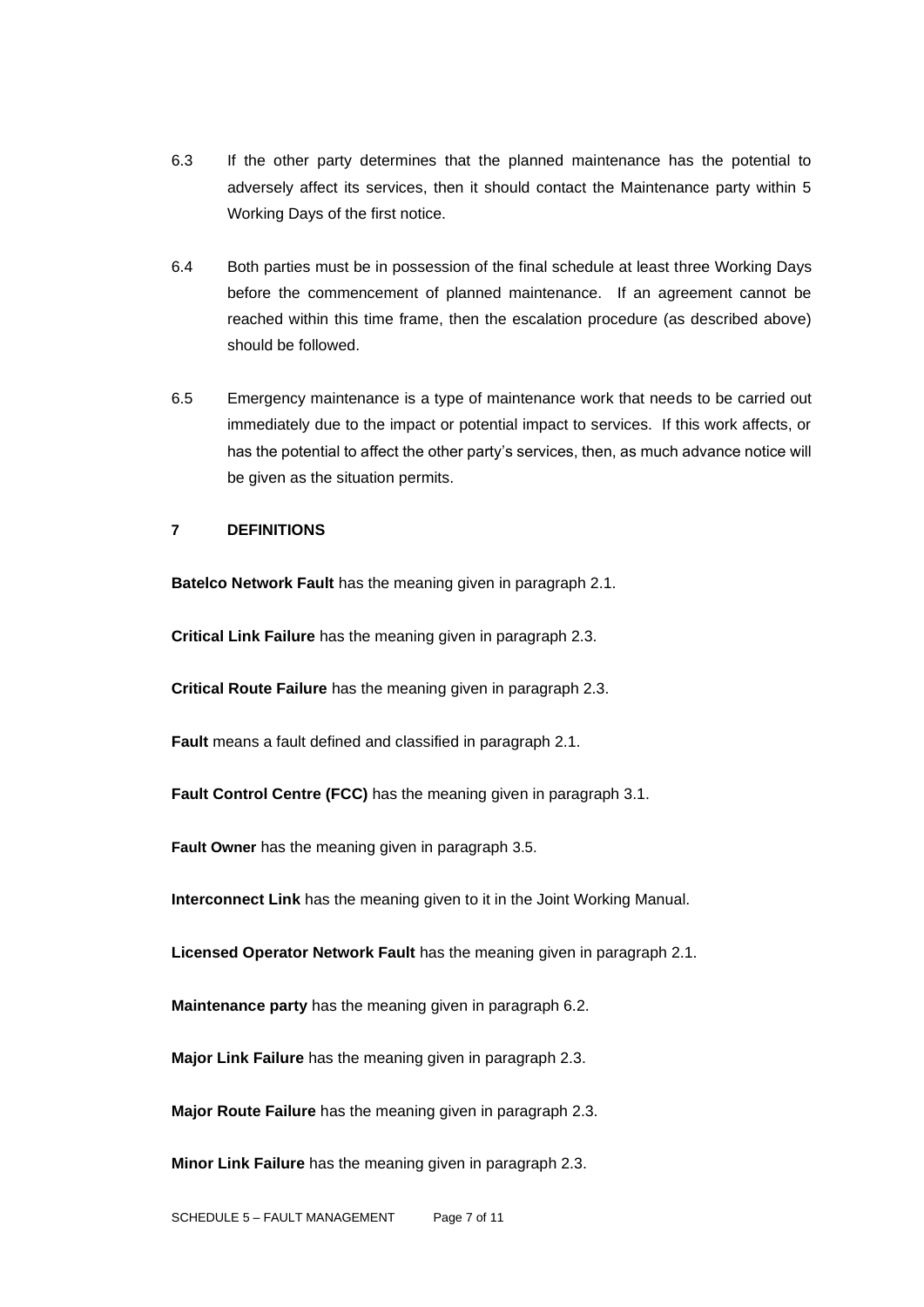**Minor Route Failure** has the meaning given in paragraph 2.3.

**Non Service Affecting** has the meaning given in paragraph 2.2.

**Other Affected party** has the meaning given in paragraph 3.5.

**Restoration Time** has the meaning given in paragraph 4.4.

**Service Affecting** has the meaning given in paragraph 2.2.

**Third Party Telecom Provider's Network** means a Network other than a Network operated by Batelco or the Licensed Operator.

**Verification Time** has the meaning given in paragraph 4.5.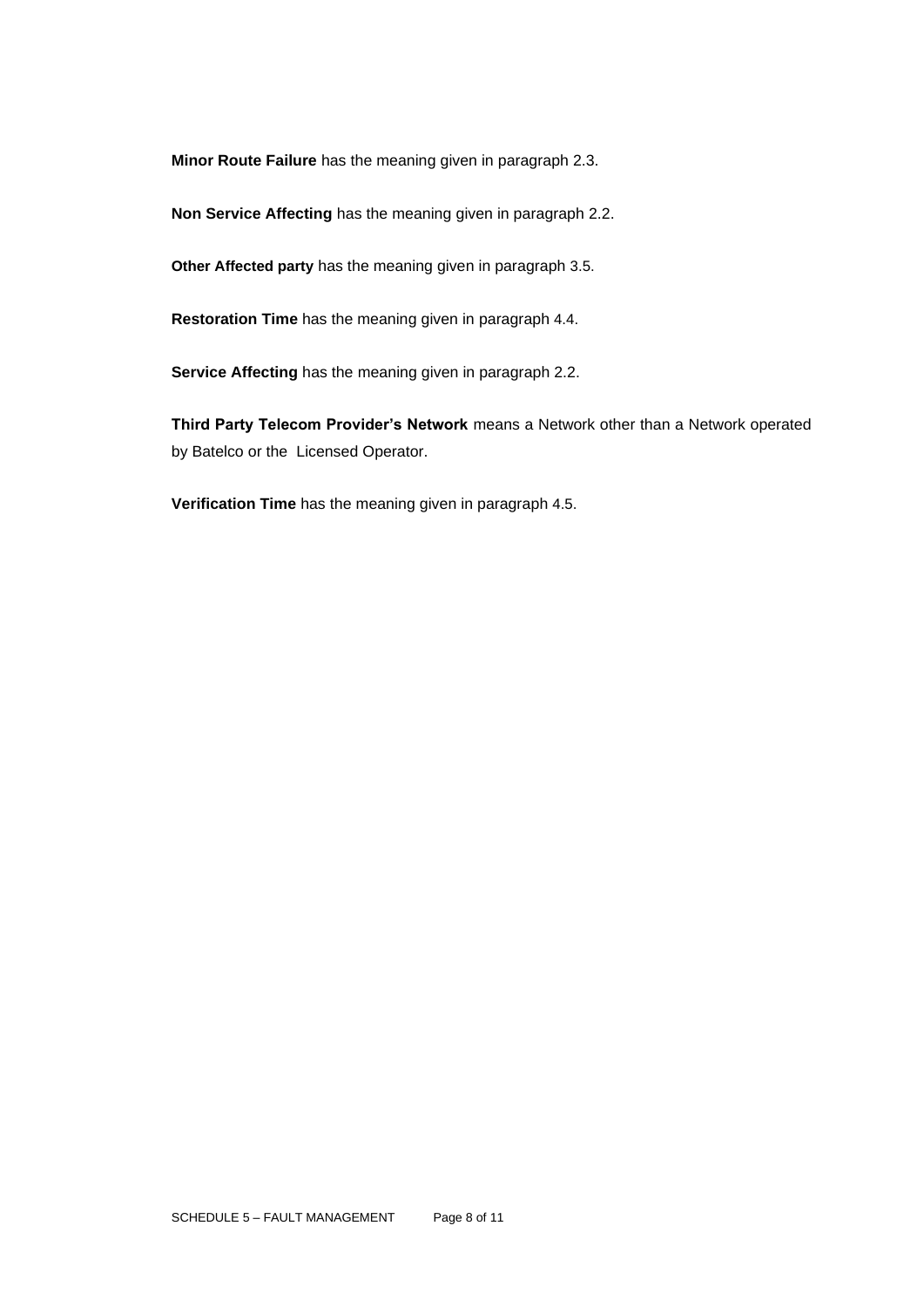#### **Appendix 1. Fault management form**

Both parties shall maintain a log of the information relating to all reported Faults. This information shall be made available to either party at agreed intervals or as required.

#### SECTION I - FAULT REPORT SECTION II - FAULT IMPACT

| <b>ITEMS</b>                           | <b>DETAILS</b> | <b>ITEMS</b>                    |
|----------------------------------------|----------------|---------------------------------|
| Batelco Fault log no.                  |                | <b>Fault Type</b>               |
| <b>Licensed Operator Fault</b><br>Log# |                | (Network)                       |
| Fault report date                      |                | <b>Fault Status (SA/NSA)</b>    |
| Time detected                          |                | Critical/Major/Minor Link/Route |
| Person detected                        |                | Service Affected                |
| <b>Time Reported</b>                   |                |                                 |
| Person Reporting                       |                | <b>System Carrying Service</b>  |
| <b>Fault owner</b>                     |                |                                 |
| Other Affected party                   |                |                                 |

| <b>ITEMS</b>                           | <b>DETAILS</b> | <b>ITEMS</b>                    | <b>DETAILS</b> |
|----------------------------------------|----------------|---------------------------------|----------------|
| Batelco Fault log no.                  |                | <b>Fault Type</b>               |                |
| <b>Licensed Operator Fault</b><br>Log# |                | (Network)                       |                |
| Fault report date                      |                | Fault Status (SA/NSA)           |                |
| Time detected                          |                | Critical/Major/Minor Link/Route |                |
| Person detected                        |                | Service Affected                |                |
| Time Reported                          |                |                                 |                |
| Person Reporting                       |                | <b>System Carrying Service</b>  |                |
| Fault owner                            |                |                                 |                |
|                                        |                |                                 |                |

# SECTION III – FAULT RESTORATION

| <b>ITEMS</b>                   | <b>DETAILS</b> |
|--------------------------------|----------------|
| <b>Cause of Fault</b>          |                |
| Clearance date + time          |                |
| <b>Person Clearing</b>         |                |
| Person receiving clearance     |                |
| Confirmation time              |                |
| Person requesting confirmation |                |
| Response time                  |                |
| <b>Restoration time</b>        |                |
| Verification time              |                |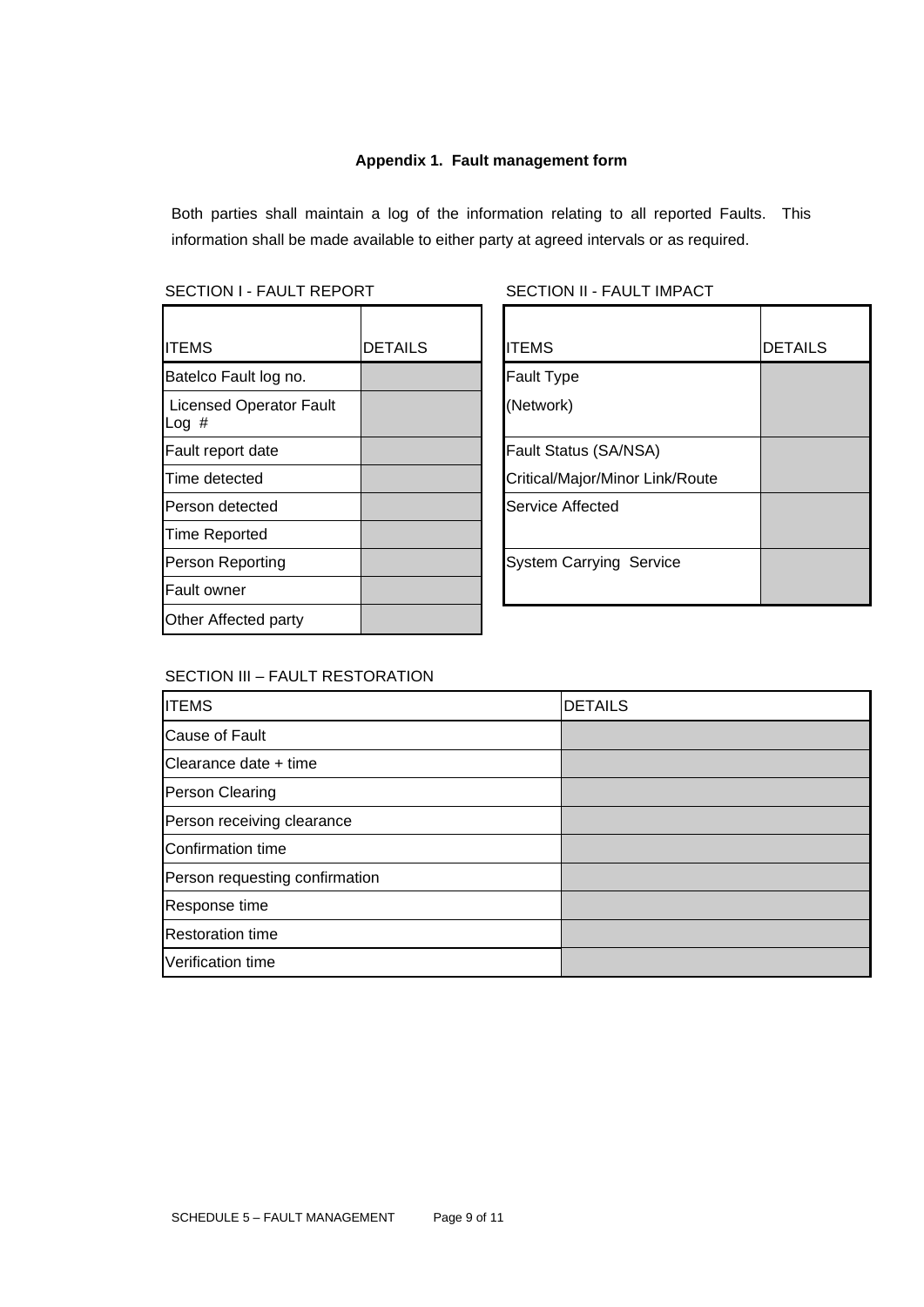# SECTION IV – FAULT RESTORATION ACTIVITIES

| DATE    | <b>TIME</b> | <b>ACTION TAKEN</b> |
|---------|-------------|---------------------|
|         |             |                     |
|         |             |                     |
|         |             |                     |
|         |             |                     |
|         |             |                     |
| contd \ |             |                     |

| Fault type                    | Classification                                                              |
|-------------------------------|-----------------------------------------------------------------------------|
| <b>Critical Link Failure</b>  | 75% or more of total signalling capacity is unavailable                     |
| Major Link Failure            | 50% to < 75% of total signalling capacity is unavailable                    |
| Minor Link Failure            | 25% to < 50% of total signalling capacity is unavailable                    |
| <b>Critical Route Failure</b> | 50% or more of total capacity of the route is unavailable to carry traffic. |
| Major Route Failure           | 25% to < 50% of total capacity of the route is unavailable to carry traffic |
| Minor Route Failure           | 1% to < 25% of total capacity of the route is unavailable to carry traffic  |

# SECTION V – FAULT ESCALATION (if appropriate)

| Dispute details |                         |          |          |
|-----------------|-------------------------|----------|----------|
|                 |                         |          |          |
|                 |                         |          |          |
|                 |                         |          |          |
|                 |                         |          |          |
|                 |                         |          |          |
|                 |                         |          |          |
|                 |                         |          |          |
|                 | Batelco escalation list |          |          |
| Date            | Name                    | Position | Response |
|                 |                         |          |          |
|                 |                         |          |          |
|                 |                         |          |          |
|                 |                         |          |          |
|                 |                         |          |          |